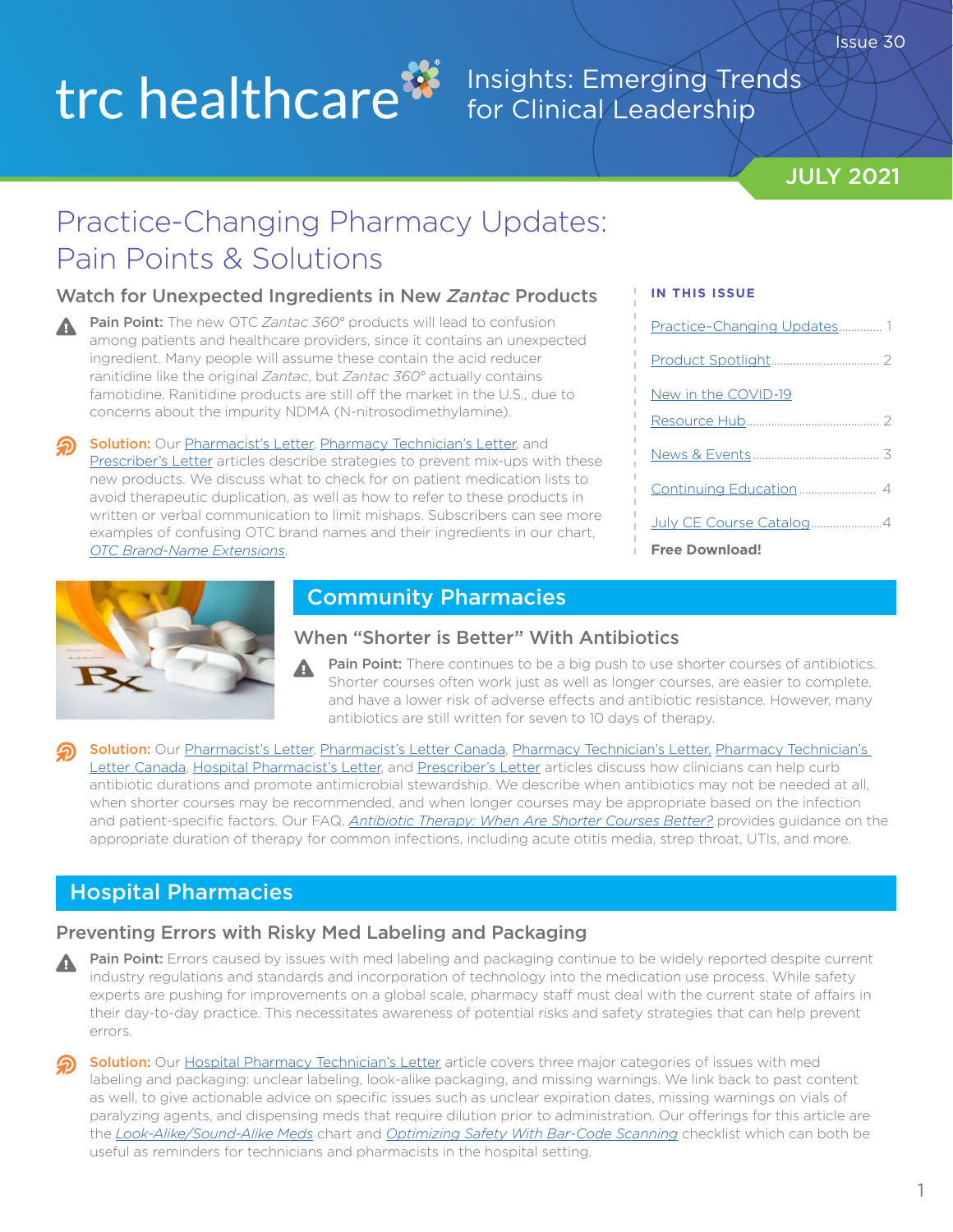### <span id="page-1-0"></span>Natural Medicines

#### Capsaicin Might Help Cannabinoid Hyperemesis Syndrome

- Pain Point: Cannabinoid hyperemesis syndrome (CHS), severe nausea and vomiting caused by chronic cannabis or cannabinoid use, is a growing concern. Although emergency department visits related to CHS continue to rise, treatment options remain limited. Some new research suggests that capsaicin, from chili peppers, might be helpful.
- Solution: CHS has led to serious complications and even death in some people. But it doesn't seem to respond well to medications that are typically used for nausea and vomiting. Many people with CHS report that they only obtain relief from scalding baths and showers. Some early research suggests that over-the-counter capsaicin creams might be helpful and could even potentially be used at home. In our [Natural Medicines](https://naturalmedicines.therapeuticresearch.com/news/news-items/2021/july/chili-pepper-chemical-might-help-cannabinoid-hyperemesis-syndrome.aspx?utm_source=hubspot&utm_medium=email&utm_campaign=july2021insightsnewsletter) article, we clarify the existing evidence and provide important counseling points.

## Product Spotlight

This issue, we want to highlight one of our products that continues to grow in popularity, **Natural Medicines**.

With increased interest in alternative therapies and supplements, our **Natural Medicines** subscription is becoming more and more popular among pharmacists and prescribers.

**Natural Medicines** database is the largest, most comprehensive database available boasting more than 185,000 natural products and over 1,400 natural medicine monographs organized into practical, searchable databases to help answer your clinical questions. Clinicians have access to the tools needed to make informed, evidence-based decisions from dietary supplements to integrative therapies.

#### **Tools include:**

- Interaction Checker
- Comparative Effectiveness
- Adverse Effects Checker
- Pregnancy & Lactation Checker
- Helpful Charts
- Continuing Education Courses
- Nutrient Depletion Checker

Natural Medicines is also available as an API integration, providing clinicians with seamless access through your website or mobile app using our flexible API service.



natural

medicines

**[Subscribe Today!](https://trchealthcare.com/store/individual/natural-medicines/?utm_source=hubspot&utm_medium=email&utm_campaign=july2021insightsnewsletter)**



# New in the COVID-19 Resource Hub

Our editors continue to add new articles and clinical resources to the COVID-19 Resource Hub. Access to the hub is free – no subscription required. Recent additions and updates include:

- [Article: Tackle the Latest COVID-19 Vaccine Questions](https://pharmacist.therapeuticresearch.com/Content/Articles/PL/2021/Jul/Tackle-the-Latest-COVID-19-Vaccine-Questions?utm_source=hubspot&utm_medium=email&utm_campaign=july2021insightsnewsletter)
- ▼ [Article: Don't Rely on Antibody Testing to Assess COVID-19 Immunity](https://pharmacist.therapeuticresearch.com/Content/Articles/PL/2021/Jul/Don-t-Rely-on-Antibody-Testing-to-Assess-COVID-19-Immunity?utm_source=hubspot&utm_medium=email&utm_campaign=july2021insightsnewsletter)
- [Chart: Treatments of Interest for COVID-19](https://pharmacist.therapeuticresearch.com/Content/Segments/PRL/2020/Apr/Treatments-of-Interest-for-COVID-19-S2004008?utm_source=hubspot&utm_medium=email&utm_campaign=july2021insightsnewsletter)
- **[FAQ: Communicating About COVID-19 Vaccination](https://pharmacist.therapeuticresearch.com/Content/Segments/PRL/2021/Jan/Communicating-About-COVID-19-Vaccination-S2101002?utm_source=hubspot&utm_medium=email&utm_campaign=july2021insightsnewsletter)**

**[Visit the COVID-19 Resource Hub](https://pharmacist.therapeuticresearch.com/Content/Topic/all/covid-19-Resource-Hub?utm_source=newsletter&utm_medium=email&utm_campaign=june%20insights%20newsletter)**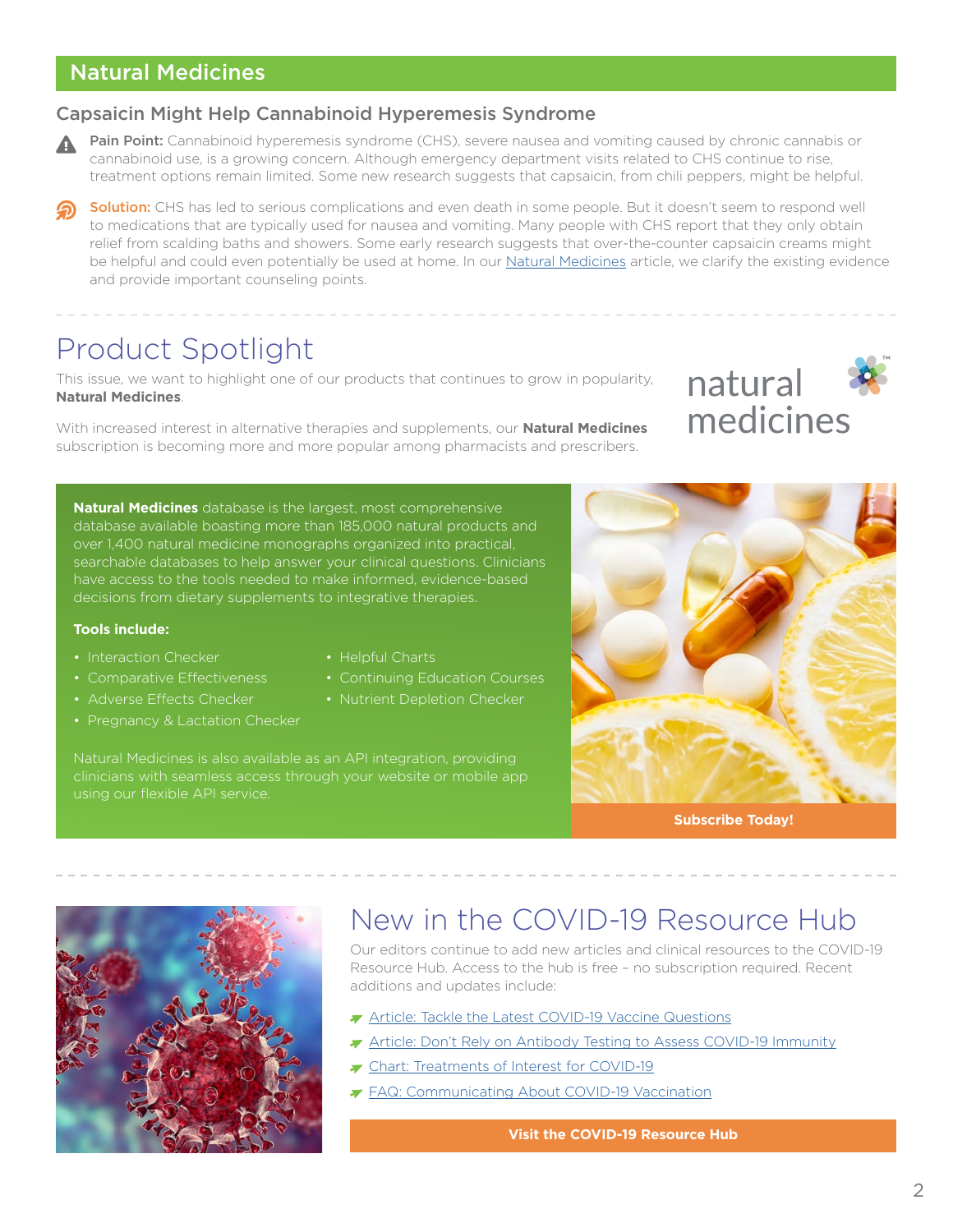# <span id="page-2-0"></span>News & Events

### Hot Topic Webinar

We now offer on-demand webinars for you to enjoy at your leisure.

For the month of July, we have a new webinar available on demand that focuses on *New Questions About COVID-19 Vaccines.* Click **[here](https://trchealthcare.com/new-questions-about-covid-19-vaccines-2/?utm_source=hubspot&utm_medium=email&utm_campaign=july2021insightsnewsletter)** to watch for free.

> **[Check out our other on-demand](https://trchealthcare.com/about-us/news-and-resources/webinars/?utm_source=hubspot&utm_medium=email&utm_campaign=july2021insightsnewsletter) [webinars here.](https://trchealthcare.com/about-us/news-and-resources/webinars/?utm_source=hubspot&utm_medium=email&utm_campaign=july2021insightsnewsletter)**



### CriticalPoint Upcoming Webinars

#### **August 25, 1:00 pm ET:** *Part 4 of 4: Interactive Series Wrap-up–What's Wrong with this Picture?*

In this 4-part webinar wrap-up, participants will interactively examine a host of images and identify potential engineering-control issues, contamination-control risks, and work-practice challenges. This webinar helps identify potential improvements that can be made at your facility by recognizing issues and discussing the remediation options. Presented by Melanie Dorey, RPhT, QP503A and Adam West, RCP-SCF, NSF-49. [Register today!](https://register.gotowebinar.com/register/1477203082279420683?utm_source=hubspot&utm_medium=email&utm_campaign=july2021insightsnewsletter)

**[Click here to check out all upcoming CriticalPoint webinars](https://trchealthcare.com/about-us/news-and-resources/webinars/?utm_source=hubspot&utm_medium=email&utm_campaign=july2021insightsnewsletter)**

### Our Most Popular Articles/Charts for July

- Pharmacist's Letter: [How to Manage Bites and Stings](https://pharmacist.therapeuticresearch.com/Content/Segments/PRL/2012/Jun/How-to-Manage-Bites-and-Stings-4416?utm_source=hubspot&utm_medium=email&utm_campaign=july2021insightsnewsletter)
- **Pharmacist's Letter Canada: [Monitoring ACEIs and ARBs](https://ca-pharmacist.therapeuticresearch.com/Content/Segments/PRL/2014/Jun/Monitoring-ACEIs-and-ARBs-7072?utm_source=hubspot&utm_medium=email&utm_campaign=july2021insightsnewsletter)**
- **Pharmacy Technician's Letter: [Dangerous Abbreviations](https://pharmacytech.therapeuticresearch.com/Content/Segments/PRL/2016/Aug/Dangerous-Abbreviations-10048?utm_source=hubspot&utm_medium=email&utm_campaign=july2021insightsnewsletter)**
- Pharmacy Technician's Letter Canada: [Comparison of Oral Contraceptives and Non-Oral Alternatives](https://ca-pharmacytech.therapeuticresearch.com/Content/Segments/PRL/2015/Jul/Comparison-of-Oral-Contraceptives-and-Non-Oral-Alternatives-8631?utm_source=hubspot&utm_medium=email&utm_campaign=july2021insightsnewsletter)
- Prescriber's Letter: [Practical Tips for Avoiding Jet Lag](https://prescriber.therapeuticresearch.com/Content/Segments/PRL/2021/Jul/Practical-Tips-for-Avoiding-Jet-Lag-S2107001?utm_source=hubspot&utm_medium=email&utm_campaign=july2021insightsnewsletter)
- Hospital Pharmacist's Letter: [Antibiotic Therapy: When Are Shorter Courses Better?](https://hospital-pharmacist.therapeuticresearch.com/Content/Segments/PRL/2016/Nov/Antibiotic-Therapy-When-Are-Shorter-Courses-Better-10356?utm_source=hubspot&utm_medium=email&utm_campaign=july2021insightsnewsletter)
- Hospital Pharmacy Technician's Letter: [Drug Options for Hypertensive Emergency](https://hospital-pharmacytech.therapeuticresearch.com/Content/Segments/PRL/2020/Mar/Drug-Options-for-Hypertensive-Emergency-S2003005)